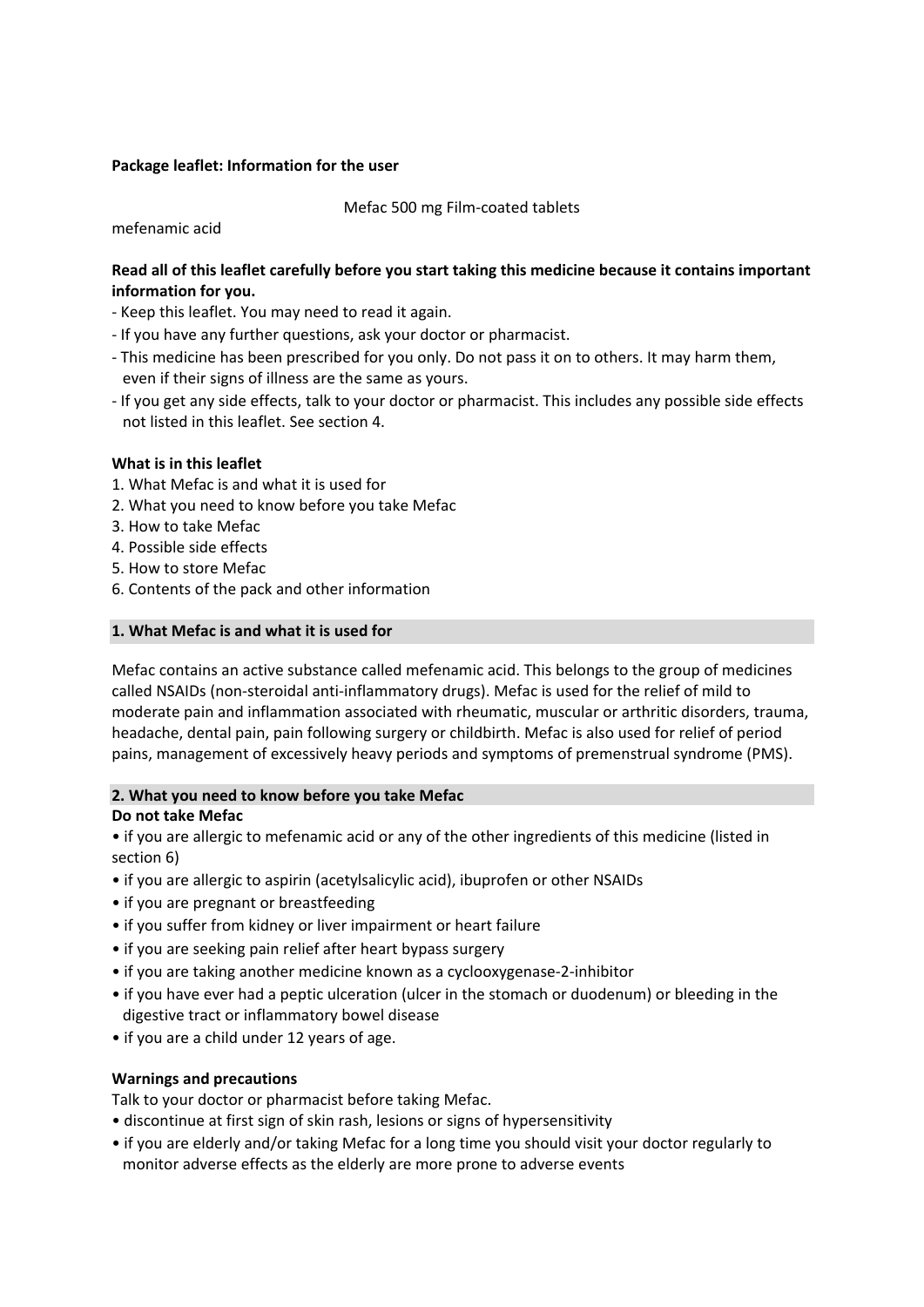- if you are trying to become pregnant (see section on fertility)
- medicines such as Mefac may be associated with a small increased risk of heart attack ('myocardial infarction') or stroke. Any risk is more likely with high doses and prolonged treatment.
- if you have heart problems, previous stroke or think that you might be at risk of these conditions (e.g. if you have high blood pressure, diabetes or high cholesterol or are a smoker), you should discuss your treatment with your doctor or pharmacist
- if you are dehydrated, have or had asthma, high blood pressure, heart failure, systemic lupus erythematosus (a connective tissue disorder), epilepsy, a bleed in your brain or a tendency to bleed easily, discuss with your doctor or pharmacist
- if you notice any signs of bleeding or side effects which affect the stomach or intestine or signs of a skin rash or blistering of the skin, inform your doctor immediately
- if the tablets cause any of the side effects listed, it may be necessary to stop taking them.

Use of painkillers for headaches over a long time may make them worse. If this occurs contact your doctor.

Stomach ulcers, perforation of stomach and/or intestinal bleeding, sometimes fatal, have been reported for NSAIDs (the group of medicines to which Mefac belongs). Smoking and drinking alcohol are added risk factors.

The risk of stomach ulcers, perforation of stomach and/or intestinal bleeding increases with higher doses, in patients with a history of ulcers and in the elderly. If any of these apply to you, your treatment should be started at the lowest available dose. Your doctor may also ask you to take a medicine that reduces the risk of developing ulcers (e.g. misoprostol and proton pump inhibitors). If you require a low dose aspirin or other drugs which may increase the risk to your stomach (see 'Other medicines and Mefac') you may also be asked to take a medicine to reduce the risk of developing ulcers.

If you have a history of stomach and/or intestinal toxicity, especially if you are elderly, you should report any stomach symptoms, especially stomach and/or intestinal bleeding. If stomach and/or intestinal bleeding or ulceration occurs your treatment should be withdrawn.

If you are taking Mefac for a long time you should be regularly monitored by your doctor, paying particular attention to development of diarrhoea, rash, liver dysfunction and abnormal condition of the blood. Treatment should be stopped immediately if any of these conditions appear.

### **Other medicines and Mefac**

Tell your doctor or pharmacist if you are taking, have recently taken or might take any other medicines including medicines obtained without a prescription. This includes herbal medicines. This is because Mefac can affect the way some medicines work. Also some other medicines can affect the way Mefac works.

### **Tell your doctor or pharmacist if you are taking any of the following**:

- steroid drugs
- anti-platelet agents (to prevent blood cells sticking together)
- anti-coagulants (to prevent clots) such as warfarin or heparin as the doctor may wish to make more frequent checks on your blood clotting
- medicines used to treat anxiety and depression known as Serotonin Selective Re‐uptake Inhibitors (SSRIs) such as fluoxetine
- certain types of antibiotics called quinolones or aminoglycosides
- medicines for high blood pressure (anti‐hypertensives)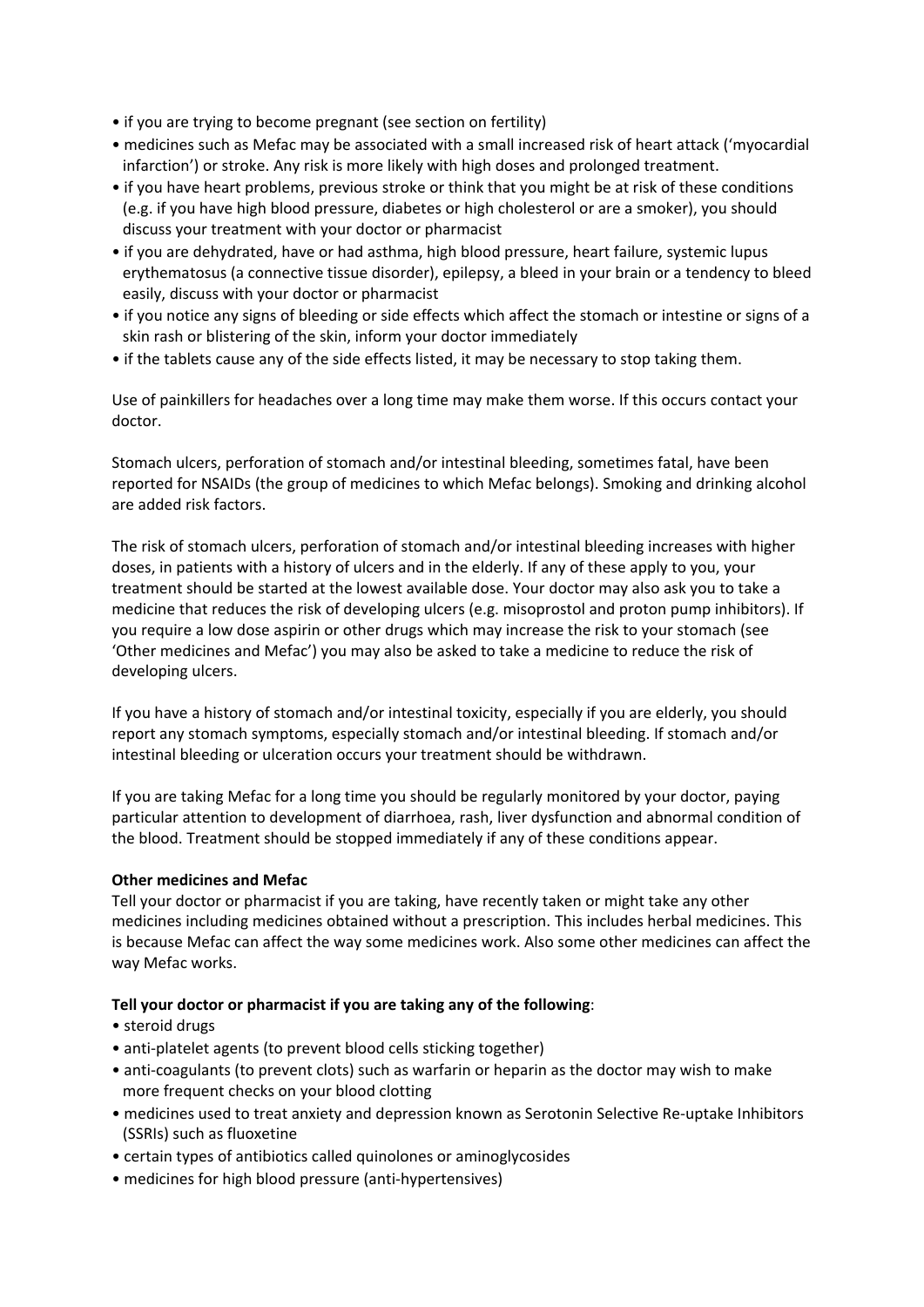- diuretics (used to treat excess fluid in the blood)
- medicines for depression (lithium, anti-depressants)
- medicines for heart problems (cardiac glycosides, warfarin, aspirin)
- medicine for gout (probenecid)
- medicines for diabetes (hypoglycaemic agents)
- medicines to prevent graft rejection (cyclosporine, tacrolimus)
- medicines to treat leukaemia (methotrexate)
- a medicine usually prescribed through hospitals, called mifepristone (taken within the last 12 days)
- anti‐viral medicine (zidovudine).

If you are not sure if any of the above applies to you, talk to your doctor or pharmacist before taking Mefac.

### **Pregnancy and breast‐feeding**

**Pregnancy:** Mefenamic acid may be passed to your unborn baby. DO NOT take these tablets if you are pregnant or planning to become pregnant unless advised by your doctor.

**Breast‐feeding:** Mefenamic acid passes into breast milk and can affect the baby. You should not take the tablets while breast‐feeding unless advised by your doctor.

**Fertility:** DO NOT take the tablets if you are trying to become pregnant as they may make it more difficult to get pregnant. You should inform your doctor if you are planning to become pregnant or if you have problems becoming pregnant.

If you are pregnant or breast‐feeding, think you may be pregnant or are planning to have a baby, ask your doctor or pharmacist for advice before taking this medicine.

#### **Driving and using machines**

This medicine may cause drowsiness, dizziness and impaired vision. If you are affected you should not drive or operate machinery.

**Mefac contains sunset yellow (E110).** Sunset yellow (E110) may cause allergic reactions.

#### **Mefac contains sodium**

This medicine contains less than 1 mmol sodium (23 mg) per tablet, that is to say essentially "sodium free".

#### **3. How to take Mefac**

Always take this medicine exactly as your doctor or pharmacist has told you. Check with your doctor or pharmacist if you are not sure.

Mefac is for oral use. The tablets should be taken whole with a glass of water, with or after meals.

Adults only: The usual daily dose is 1 tablet taken 3 times a day.

Older patients: Caution should be used in older patients as they are more prone to the side effects of Mefac.

Use in children: Children (under 12 years): Mefac is not recommended.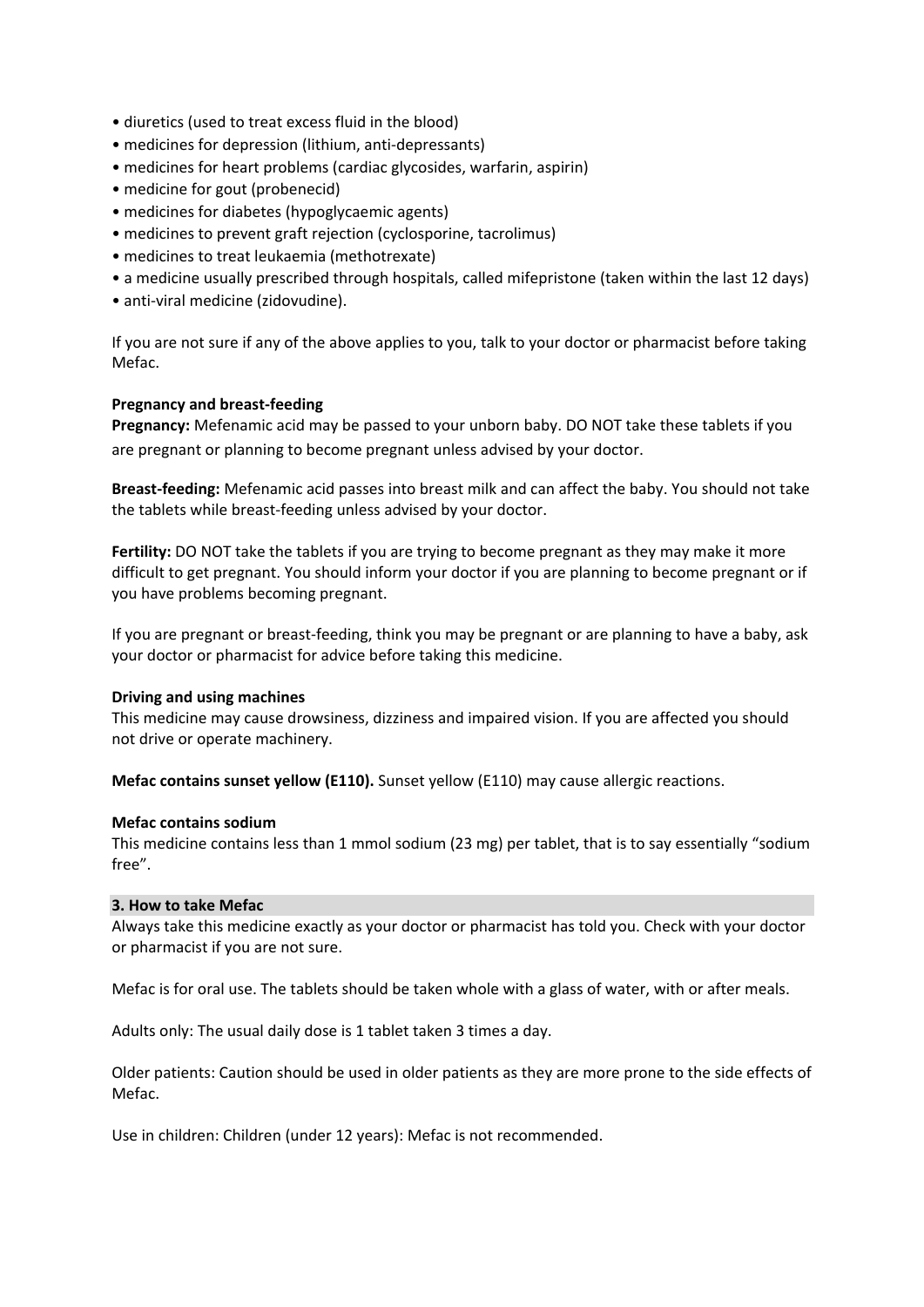**If you take more Mefac than you should** talk to your doctor or go to a hospital straight away. Take the medicine pack with you. The following effects may happen: acute renal failure and coma.

## **If you forget to take Mefac**

Skip the missed dose. Take the next dose as usual. Do not take a double dose to make up for a forgotten dose.

### **4. Possible side effects**

Like all medicines, this medicine can cause side effects, although not everybody gets them.

STOP taking the tablets and seek medical help immediately if you experience:

• any of the following symptoms of a serious allergic reaction, anaphylaxis (a life threatening reaction including shock and collapse), wheezing and feeling of tightness in the chest, uncomfortable breathing, swelling of the face, lips, mouth, tongue or throat, blistering or peeling of the skin or mucous membrane

• a serious skin reaction such as rash, blistering or peeling of the skin or mucous membrane (erythema multiforme, Lyell's syndrome(toxic epidermal necrolysis), Stevens‐Johnson syndrome) • diarrhoea, passing black tarry stools or vomiting blood

Tell your doctor if you get any of the following side effects:

**Not known:** frequency cannot be estimated from the available data

**Gastrointestinal:** Stomach pain, feeling sick, flatulence, constipation, heartburn, mouth ulcers, loss of appetite, inflammation of large and small intestine, Crohn's disease, inflammation of the pancreas, stomach ulcer.

**Kidney**: Kidney disorders including painful urination, difficulty passing urine, blood in the urine, protein in the urine, kidney failure.

**Blood:** Anaemia, reduction in certain types of blood cells including lowering of white blood cells (rare) which increases the risk of infection, low sodium levels in blood.

**Neurological:** Disturbance of vision, reversible loss of colour vision, eye irritation, sensation of prickling or burning, inflammation of the tissues that cover the brain or spinal cord particularly in patients with Systemic Lupus Erythematosus (disease of the immune system) or a mixed connective tissue disorder (with symptoms such as a stiff neck, headache, feeling sick, vomiting, fever and disorientation, depression, confusion, hallucinations, ringing in the ear, ear pain, vertigo, malaise (feeling of being unwell), fatigue, drowsiness convulsion (fits), dizziness, difficulty in sleeping and headache.

**Cardiovascular:** Palpitation, drop in blood pressure, swelling of feet, ankles or legs, high blood pressure. Medicines like Mefac (especially in long term use) have been associated with a small increase in the risk of heart attack or stroke.

**Skin:** sweating, rash, sensitivity to light, hives, swelling of the lips, face, tongue or larynx. **Other:** Nervousness, elevation of liver function test and other liver disorders, allergic reactions, asthma, uncomfortable breathing following exercise, changes in blood sugar control in diabetic patients, fever, yellowing of the skin.

# **Reporting of side effects**

If you get any side effects, talk to your doctor or pharmacist. This includes any possible side effects not listed in this leaflet. You can also report side effects directly via HPRA Pharmacovigilance, Earlsfort Terrace, IRL‐Dublin 2. Tel: +353 1 6764971; Fax: +353 1 6762517. Website: www.hpra.ie; e‐mail: medsafety@hpra.ie

By reporting side effects you can help provide more information on the safety of this medicine.